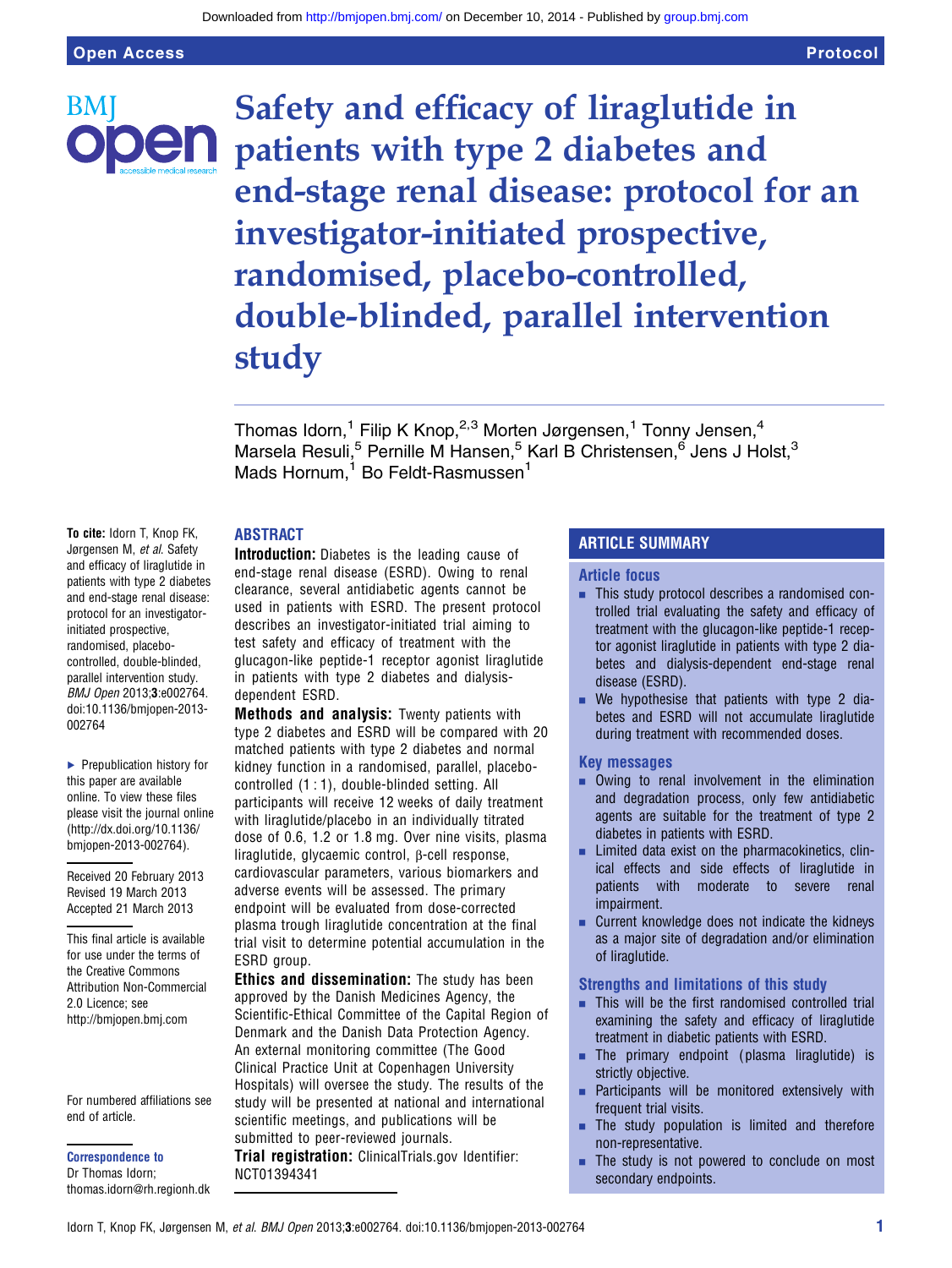### **INTRODUCTION**

Diabetic nephropathy is the most common cause of endstage renal disease (ESRD) and need of chronic maintenance dialysis treatment. Forty-four per cent of US ESRD patients have diabetes compared with 23% in Denmark.1 2 Several antidiabetic drugs are cleared renally, and therefore only a limited number of antidiabetic treatment options exist for this group of patients. Insulin is the cornerstone of treatment, whereas the oral antihyperglycaemic agents biguanides, α-glucosidase inhibitors and meglitinides are not tolerable for ESRD patients. Some second-generation sulfonylureas can be used and thiazolidinediones can theoretically be used to treat diabetic ESRD patients without cardiac disease.<sup>3</sup><sup>4</sup> Introduction of the newer incretin-based agents (dipeptidyl peptidase 4 (DPP-4) inhibitors and glucagon-like peptide-1 (GLP-1) receptor agonists) has expanded the limited armamentarium of antidiabetic agents suitable for patients with ESRD; the DPP-4 inhibitor linagliptin can be used without dose reduction, $5$  and recent publications have suggested that saxagliptin, vildagliptin and sitagliptin can be used in patients with ESRD following dose reduction. $6-8$  GLP-1 receptor agonists, on the other

hand, have been less thoroughly investigated, and therefore the vast majority of these drugs cannot at present be used in patients with ESRD. In the following, a protocol for the investigation of the safety and efficacy of the GLP-1 receptor agonist liraglutide in patients with ESRD and type 2 diabetes, including background knowledge, experimental design, planned analyses, ethics and dissemination plans, will be described.

### Poor prognosis

The life expectancy of patients with type 2 diabetes and ESRD is severely reduced compared to that of patients suffering from the individual disease moieties. Thus, patients with both type 2 diabetes and ESRD have an unadjusted median survival of 2−4 years, irrespective of age and dialysis frequency.<sup>2 9</sup> The most common cause of death in these patients is related to cardiovascular disease.<sup>10</sup> Interventions directed towards hypertension, dyslipidaemia and other cardiovascular risk factors have, however, shown divergent and primarily negative effects on survival. $11-14$  Thus, there is an unmet need to find new treatments to protect diabetic ESRD patients from cardiovascular disease and premature death. Introduction of a GLP-1 receptor agonist may have the potential to meet this medical need by improving glycaemic control and reducing cardiovascular risk factors, thereby potentially reducing mortality and morbidity in the diabetic ESRD population. $15-17$ 

### Liraglutide—a once-daily GLP-1 receptor agonist

GLP-1 receptor agonists stimulate insulin secretion, inhibit glucagon secretion, decrease appetite and food intake and decelerate gastric emptying, and, in consequence, reduce fasting and postprandial plasma glucose as well as body weight. Treatment with GLP-1 receptor

agonists is only rarely associated with hypoglycaemia owing to the glucose-dependent effects of GLP-1 on the pancreatic hormones insulin and glucagon.18–<sup>22</sup> Two GLP-1 receptor agonists are available for the treatment of patients with type 2 diabetes in the EU: exenatide (exists in a twice-daily and once-weekly formulation) and liraglutide. A third drug, lixisenatide, has recently been approved for treatment of type 2 diabetes by the European Medicines Agency.23 Exenatide and lixisenatide are primarily eliminated by glomerular filtration and subsequent proteolytic degradation in the tubules and are therefore unsuitable for patients with advanced stages of renal impairment. $24-28$  Liraglutide, on the other hand, is extensively bound to plasma proteins (>98%) and is metabolised in the same way as large proteins without a specific organ having been identified as the major site of elimination. Intact liraglutide cannot be demonstrated in the urine and only a small fraction (6%) is excreted as metabolites in the urine.<sup>25</sup> <sup>29</sup> The half-life of liraglutide is approximately 13 h following a single dose injection, although with continuous oncedaily injections, there is an accumulation index of 1.4 −1.5 after 7 days of treatment. Furthermore, liraglutide exposure is increased proportionally with dose.25 30 The currently available knowledge of pharmacokinetic, clinical effects and side effects in patients with moderate-to-severe renal impairment treated with liraglutide is limited.

### Promising but sparse information on liraglutide treatment in ESRD patients

As indicated above, there is no indication that the kidneys represent a major route for elimination of liraglutide.<sup>25 31</sup> Malm-Erjefält et  $a\ell^3$ <sup>31</sup> suggest that liraglutide is degraded completely within the body, and Davidson *et al*<sup>32</sup> conclude in a meta-analysis that mild renal impairment (creatine clearance 60−89 ml/min) does not affect the efficacy or safety of liraglutide treatment. However, the number of patients with moderate or severe renal impairment in the analysis was too low to determine any significance for safety and efficacy parameters. A study by Jacobsen et  $a\tilde{t}^{33}$  evaluated the pharmacokinetic properties of liraglutide following a subcutaneous injection of a single dose (0.75 mg) in patients with various degrees of renal impairment and found no signs of accumulation, even in those with ESRD. The European Medicines Agency states that there is a very limited long-term therapeutic experience regarding patients with moderate renal impairment (creatine clearance 30−59 ml/min) and no therapeutic experience regarding patients with severe renal impairment (creatine clearance <30 ml/min), and consequently that liraglutide cannot currently be recommended for use in patients with moderate or severe renal impairment.<sup>25</sup> Likewise, the US Food and Drug Administration advises that liraglutide should be used with caution in patients with renal impairment owing to limited experience.<sup>34</sup>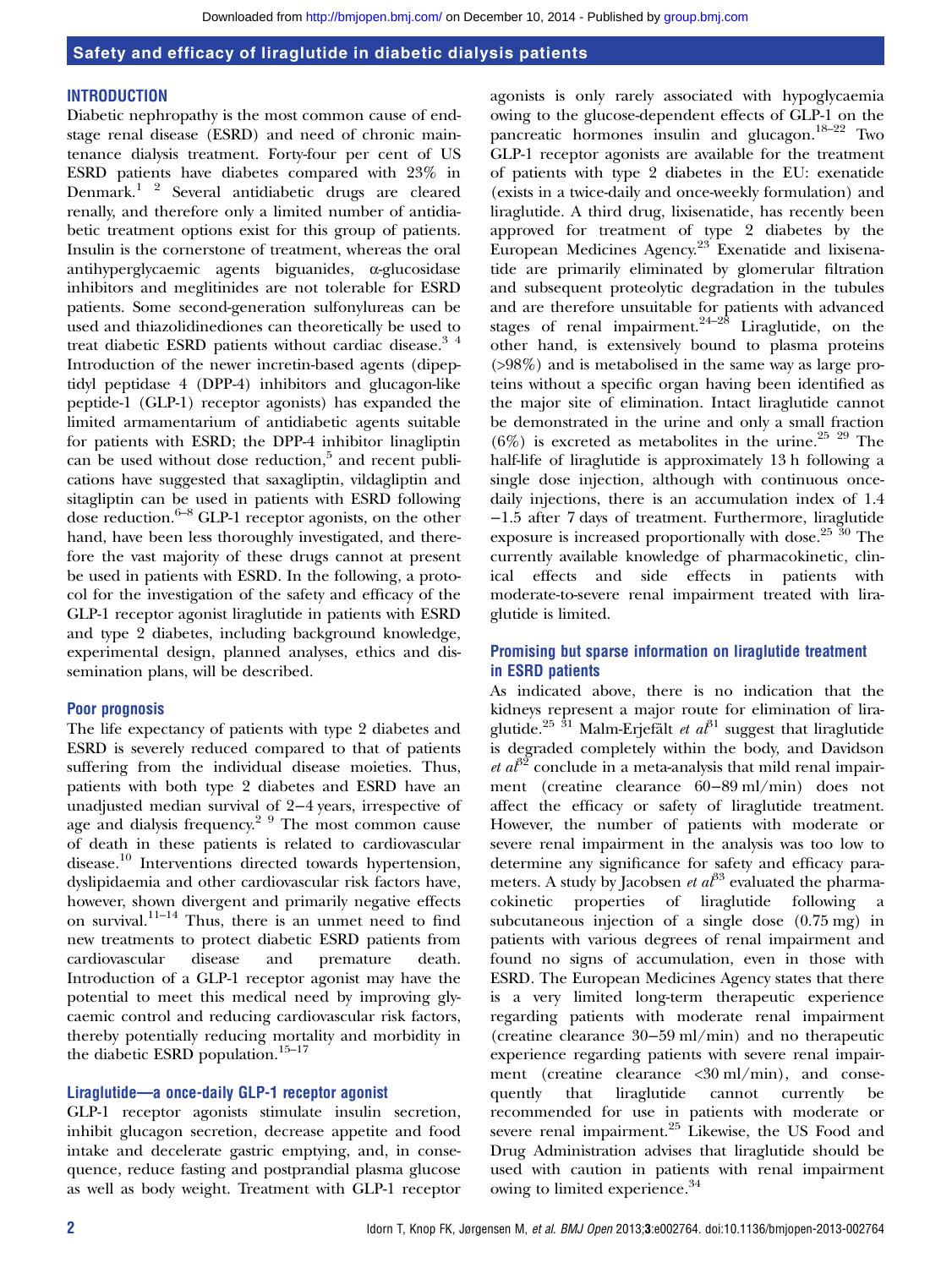### **OBJECTIVES**

The primary objective of the present protocol is to evaluate the safety of liraglutide treatment in patients with type 2 diabetes and ESRD. We hypothesise that patients with type 2 diabetes and ESRD will tolerate treatment with liraglutide in doses that accord with the recommendations of the European Medicines Agency.25 Plasma liraglutide correlates with the frequency and intensity of adverse events related to treatment with liraglutide, $30$ and elderly patients and patients with mild renal impairment are known to be more prone to gastrointestinal side effects.<sup>25</sup> The null hypothesis is that there will be no significant accumulation of liraglutide in terms of an increase in plasma trough liraglutide concentration, that is, the primary endpoint is trough concentration of liraglutide at the final trial visit. Secondary objectives include various clinical safety and efficacy parameters as described below.

## METHODS AND ANALYSIS

### Study design, randomisation and blinding

The study will be conducted as an investigator-initiated prospective, randomised, placebo-controlled, doubleblinded, parallel 12-week intervention study. Two groups will be investigated: (1) patients with type 2 diabetes and ESRD (N=20) and (2) patients with type 2 diabetes and normal kidney function (N=20). Participants in both groups will be randomised into two treatment arms: liraglutide or placebo  $(1:1)$ . An unblinded laboratory technician at the Department of Nephrology, Rigshospitalet, will be responsible for the allocation of the participants in both groups. Simple randomisation will occur consecutively in both groups according to a computergenerated randomisation list provided by Novo Nordisk A/S (Bagsværd, Denmark) in accordance with the randomisation ratio  $(1:1)$ . The allocation sequence will be concealed from the investigators and healthcare staff enrolling and assessing participants in numbered, opaque and sealed envelopes. The unblinded person will be informed in case of withdrawals or exclusion of participants, to ensure 10 completed participants in each treatment arm. The unblinded person will be impartial and have no influence or knowledge of the treatment of the participants following randomisation. Participants, investigators and healthcare staff will be blinded for the allocated treatment and kept masked until the last patient's last visit. Outcome assessors will subsequently not be blinded.

#### Study population and study sites

Patients in the ESRD group will be recruited among patients who receive chronic maintenance haemodialysis or peritoneal dialysis treatment at the Departments of Nephrology at Rigshospitalet, Frederiksberg Hospital or Hillerød Hospital, Denmark. The investigators will review patient charts of all dialysis patients diagnosed with diabetes. Patients who immediately meet the inclusion and exclusion criteria will be invited for screening. Eligible and amenable patients who still meet the inclusion and exclusion criteria following screening will be enrolled. Patients in the control group with type 2 diabetes and normal kidney function will be recruited from the outpatient clinic at the Department of Endocrinology, Rigshospitalet, Denmark. The groups will be matched by age, gender and body mass index. For each group, the total number of participants in the following categories will be recorded: initially assessed for eligibility, excluded before randomisation including reasons for exclusion, declined to participate, randomised, allocated for intervention, received allocated intervention, completed intervention period, withdrew/ dropped out during the study period, including reasons for withdrawal/dropping out, lost to follow-up and analysed. Recruitment will proceed until 20 participants in each group have completed a minimum 6 weeks of treatment. Participants who withdraw, drop out or are excluded before 6 full weeks of treatment will be replaced. Reasons for withdrawal or exclusion will be reported in details. Participants who have been randomised will be included in the study population. Inclusion and exclusion criteria are presented in Box 1 and 2.

#### Experimental design

Amenable participants will receive detailed oral and written information about the study, and sufficient time for reflection will be allowed before written informed consent and authorisation are obtained. Patients and control participants will follow the same study plan unless stated otherwise; an initial screening visit will be followed by an intervention period of 12 weeks and a

### **Box 1** Inclusion criteria

Inclusion criteria—patients with type 2 diabetes and end-stage renal disease

- ▸ Male or female; aged 18−85 years
- ▸ End-stage renal disease treated with chronic maintenance dialysis (haemodialysis or peritoneal dialysis)
- ▸ History of type 2 diabetes (diagnosed at least 3 months prior to screening)
- ▸ Documented β-cell function (evaluated by a glucagon test)

Inclusion criteria—patients with type 2 diabetes and normal kidney function

- Male or female; aged 18–85 years
- ▸ Normal kidney function ( plasma creatine <0.105 mmol/l for men and <0.090 mmol/l for women)
- ▸ History of type 2 diabetes (diagnosed at least 3 months prior to screening)
- ▸ Glycated haemoglobin ≥6.5%
- ▸ Documented β-cell function (evaluated by glucagon test)

Glycated haemoglobin significantly underestimates glycaemic control in haemodialysis patients.<sup>38</sup> Accordingly, this parameter will not be used as an inclusion criterion in the group of patients with type 2 diabetes and end-stage renal disease.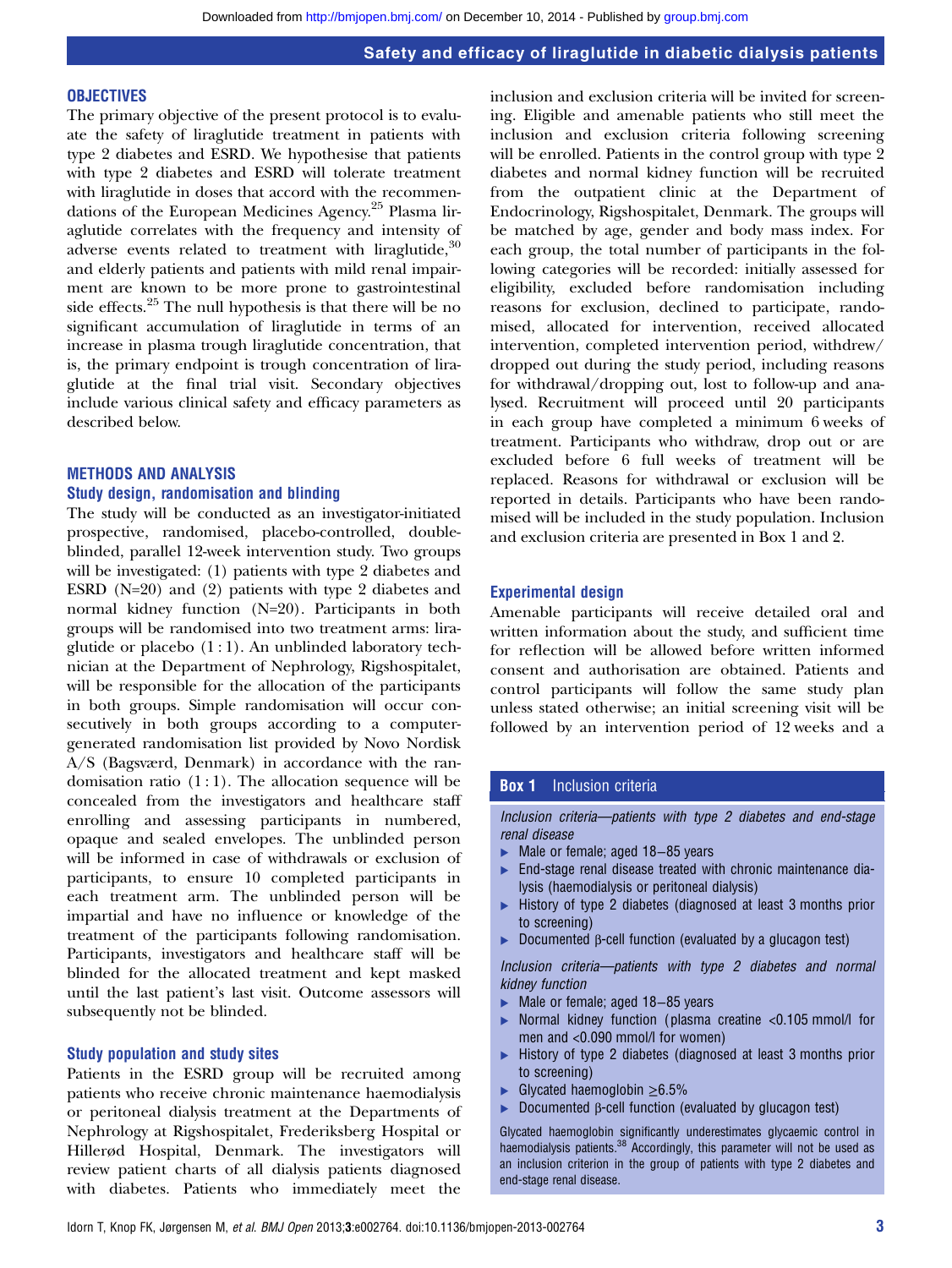## **Box 2** Exclusion criteria

Exclusion criteria—both groups

- ▸ Type 1 diabetes
- ▸ Chronic pancreatitis or previous acute pancreatitis
- ▸ Known or suspected hypersensitivity to trial product(s) or related products
- ▶ Treatment with oral glucocorticoids, calcineurin inhibitors, dipeptidyl peptidase 4 inhibitors or other drugs, which in the investigator's opinion could interfere with glucose or lipid metabolism 90 days prior to screening
- ▶ Cancer (except basal cell skin cancer or squamous cell skin cancer) or any other clinically significant disorder, which in the investigator's opinion could interfere with the results of the trial
- ▸ Inflammatory bowel disease
- ▸ Cardiac disease defined as heart failure (New York Heart Association Class III–IV) and/or diagnosis of unstable angina pectoris and/or myocardial infarction within the last 6 months
- ► Body mass index  $\le$ 18.5 or  $>$ 50.0 kg/m<sup>2</sup>
- ▸ Women of childbearing potential who are pregnant, breastfeeding, intend to become pregnant or are not using adequate contraceptive methods
- ▸ Clinical signs of diabetic gastroparesis
- ▸ Impaired liver function (alanine aminotransferase > twice upper reference level)
- ▶ Use of any investigational product 90 days prior to this trial
- ▸ Known or suspected abuse of alcohol or narcotics
- ▸ Screening plasma calcitonin ≥50 ng/l
- Participants with a personal or family history of medullary thyroid carcinoma or a personal history of multiple endocrine neoplasia type 2

follow-up visit in the week after termination of trial medication. An outline of the trial visits and examinations to be performed is shown in table 1.

### Trial visits and examinations

On an initial screening day, a fasting 6 min glucagonstimulated C-peptide test will be performed for documentation of preserved pancreatic β-cell function. A fasting C-peptide level >350 pmol/l and/or an increase in C-peptide concentration of >300 pmol/l 6 min following the glucagon injection will be considered sufficient for documentation of preserved β-cell function in accordance with local guidelines. Also, blood samples will be collected (table 2), medical history will be recorded and a full physical examination will be performed. All female participants of childbearing potential will be tested for pregnancy, and assurance will be obtained of adequate use of anticonceptive methods throughout the study period. During the intervention period, all participants will attend eight planned visits: randomisation (week 0), weeks 1, 2, 4, 6, 8, 10 and 12. At each visit, blood sampling will be performed (table 2) and trial medication will be dispensed. Furthermore, used packaging will be collected to estimate compliance, adverse events will be assessed and glycaemic control will be evaluated at each visit from week 1. Participants will attend in a fasting state (8 h overnight) for the randomisation visit (week 0) and the weeks 6 and 12 visits. After fasting, blood samples will be collected and a 4 h liquid meal test will be performed. The meal (250 ml Renilon 4.0 (Nutricia, Allerød, Denmark); 500 kcal: 58.8 g carbohydrate, 25 g fat and 10 g protein) will be mixed with 1.5 g paracetamol dissolved in 50 ml water ( for documentation of gastric emptying) and ingested over 10 min. Repeated blood samples for measurements of plasma glucose, insulin, C-peptide, glucagon, GLP-1, glucose-dependent insulinotropic polypeptide (GIP) and paracetamol will be drawn throughout the 4 h meal test. Owing to an already extensive amount of time spent in hospital care by dialysis patients, the meal tests have been made optional for ESRD patients. A blood glucose meter (Contour; Bayer HealthCare, Copenhagen, Denmark) will be handed out on the day of randomisation, and participants will be asked to measure blood glucose three times daily (fasting in the morning, before dinner and late evening) throughout the following 12 weeks. Furthermore, a 24 h continuous glucose monitoring system will be used to assess glycaemic control (iPro2 device with Enlite glucose sensors; Medtronic Denmark A/S, Copenhagen, Denmark). The device estimates blood glucose 288 times per day over six successive days and will be attached at the randomisation, weeks 2, 6 and 10 visits. The patients treated with haemodialysis will have the following additional analyses performed: (1) plasma liraglutide will be measured three times weekly during the first 2 weeks after randomisation, (2) plasma liraglutide will be measured continuously on either side of the dialysis filter and in the dialysis water during a 4 h dialysis session at the week 2 visit and (3) plasma liraglutide will be measured two times during the 1-week period between termination of trial medication and follow-up.

### Intervention

Trial medication will be initiated on the randomisation day in a dosage of 0.6 mg subcutaneously once daily. All participants will be requested to get the medicine injected in the abdomen before breakfast. Depending on glycaemic control and side effects, the dose can be increased to 1.2 mg after a minimum of 1 week of treatment and to a maximum of 1.8 mg following another week of treatment. The dose can be adjusted at all trial visits. Trial medication will be delivered in boxes of two prefilled, disposable pen-injectors, each containing 3 ml of a premixed colourless solution. The active pens will contain liraglutide (6 mg/ml) mixed with sterile water, disodium phosphate dihydrate, propylene glycol and phenol. Pens containing placebo will be visually identical to those with the active component and be composed of the same elements as the active pens except for liraglutide. The dose of the usual antidiabetic medication will be individually adjusted parallel with the dose adjustment of trial medication to ensure optimal glycaemic control. If sufficient glycaemic control is not achieved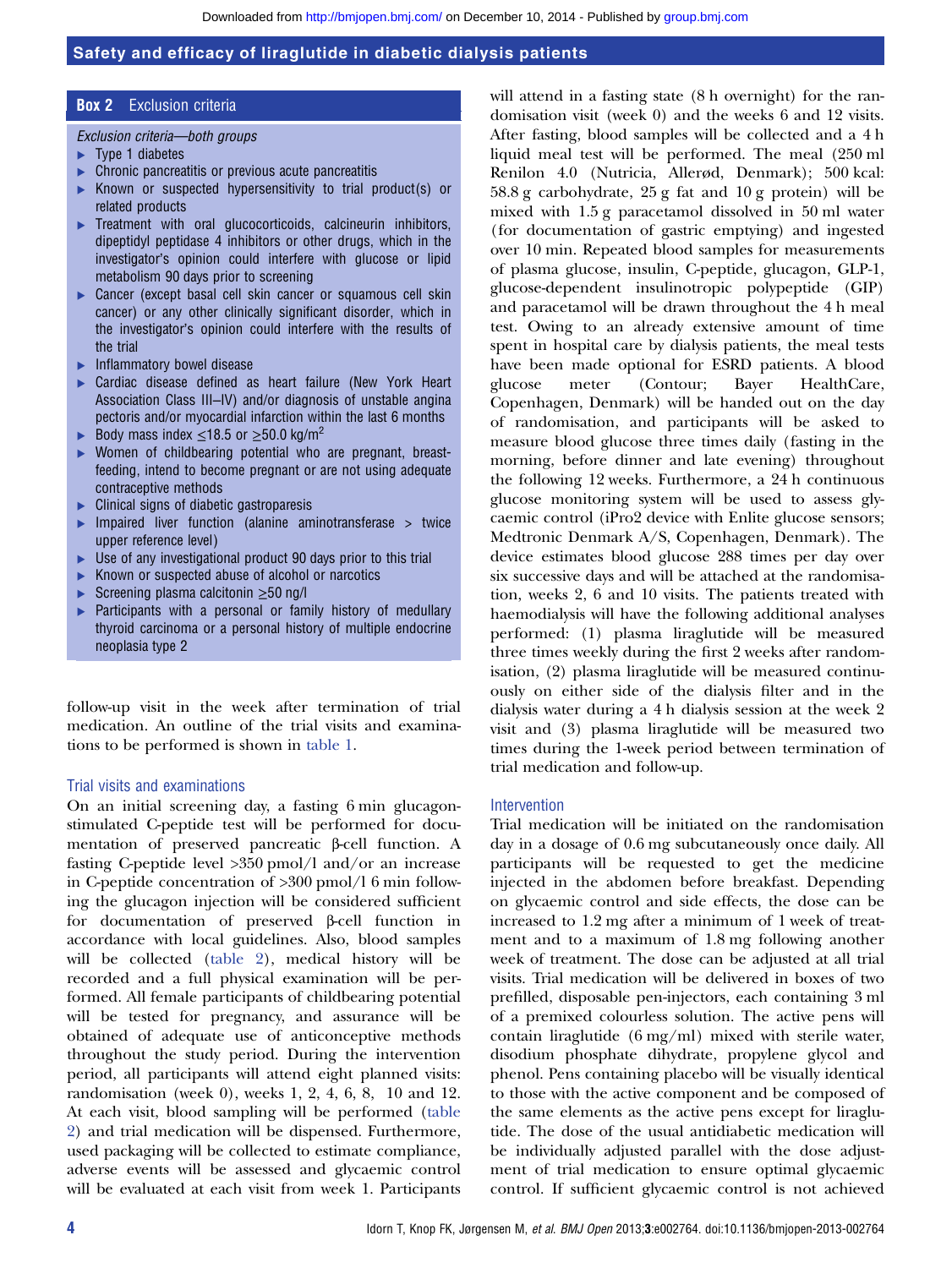| Trial visits and examinations<br><b>Table 1</b> |                    |                         |                   |                             |                                 |                                              |                                                       |                                                                       |                           |                        |                                               |
|-------------------------------------------------|--------------------|-------------------------|-------------------|-----------------------------|---------------------------------|----------------------------------------------|-------------------------------------------------------|-----------------------------------------------------------------------|---------------------------|------------------------|-----------------------------------------------|
|                                                 | Informed consent   | Physical examination    | Electrocardiogram | event assessment<br>Adverse | profile<br><b>Blood glucose</b> | Continuous 24 h glucose<br>measurement (CGM) | ৳<br>adjustment<br>Dose adjustmer<br>trial medication | adjustment of<br>ng antidiabetic<br>ongoing ant<br>medication<br>Dose | Glucagon test             | Meal test <sup>§</sup> | <b>Blood</b> samples                          |
| Screening (f)                                   | $\pmb{\mathsf{X}}$ | $\pmb{\mathsf{X}}$      | $\mathsf{X}$      |                             |                                 |                                              |                                                       |                                                                       | $\boldsymbol{\mathsf{X}}$ |                        | $\pmb{\times}$                                |
| Randomisation                                   |                    |                         |                   |                             |                                 |                                              |                                                       |                                                                       |                           |                        |                                               |
| (Week $0)$ (f)<br>Week 1                        |                    | $\pmb{\mathsf{X}}$      |                   | $\pmb{\mathsf{X}}$          | $\pmb{\mathsf{X}}$              | $\mathsf{X}$                                 | X<br>(X)                                              | (X)<br>(X)                                                            |                           | $\pmb{\mathsf{X}}$     | $\pmb{\mathsf{X}}$<br>$\mathsf{\overline{X}}$ |
| Week 2                                          |                    | $\mathsf{\overline{X}}$ |                   | $\overline{\mathsf{X}}$     | $\pmb{\mathsf{X}}$              | $\boldsymbol{\mathsf{X}}$                    | (X)                                                   | (X)                                                                   |                           |                        | X                                             |
| Week $0-2$ <sup>#</sup>                         |                    |                         |                   |                             |                                 |                                              |                                                       |                                                                       |                           |                        | $\mathsf{X}$                                  |
| Week 4                                          |                    | X                       |                   | X                           | X                               |                                              | (X)                                                   | (X)                                                                   |                           |                        | $\mathsf{X}$                                  |
| Week $6(1)$                                     |                    | X                       | X                 | $\pmb{\mathsf{X}}$          | $\pmb{\mathsf{X}}$              | $\overline{\mathsf{X}}$                      | (X)                                                   | (X)                                                                   |                           | X                      | X                                             |
| Week 8                                          |                    | X                       |                   | X                           | X                               |                                              | (X)                                                   | (X)                                                                   |                           |                        | $\boldsymbol{\mathsf{X}}$                     |
| Week 10                                         |                    | X                       |                   | $\pmb{\mathsf{X}}$          | $\pmb{\mathsf{X}}$              | $\boldsymbol{\mathsf{X}}$                    | (X)                                                   | (X)                                                                   |                           |                        | X                                             |
| Week 12 (f)                                     |                    | X                       | $\mathsf{X}$      | $\pmb{\mathsf{X}}$          | $\pmb{\mathsf{X}}$              |                                              | $\pmb{\mathsf{X}}$                                    | (X)                                                                   |                           | X                      | $\mathsf{\overline{X}}$                       |
| Follow-up                                       |                    | X                       |                   | $\mathsf{X}$                | $\pmb{\mathsf{X}}$              |                                              |                                                       | (X)                                                                   |                           |                        | $\mathsf{\chi}$                               |
| Drop out/exclusion (f)                          |                    | $\overline{\mathsf{X}}$ | $\mathsf{X}$      | X                           | $\overline{\mathsf{X}}$         | $\boldsymbol{\mathsf{X}}$                    | $\overline{\mathsf{X}}$                               | (X)                                                                   |                           | $X^*$                  | $\overline{\mathsf{X}}$                       |

\*, Will be affected if >6 weeks of treatment has been completed.

#, Only haemodialysis patients; liraglutide samples will be collected 3 times/week.

§, Optional for dialysis patients.

f, Fasting.

on the maximum tolerable dose of trial medication in combination with ongoing antidiabetic treatment, insulin detemir will be added as rescue therapy.

### Outcome measures and analysis methods Primary endpoint

The primary endpoint is the dose-corrected plasma trough liraglutide concentration at the final trial visit (week 12); plasma liraglutide levels in the liraglutidetreated ESRD group and the liraglutide-treated control group will be compared to assess the level of any accumulation of liraglutide in ESRD patients. Plasma trough liraglutide concentration is dose-dependent and is expected to increase if the kidneys play a significant role in the degradation and elimination process of intact liraglutide. $30^{30}$  31 33 The primary endpoint will be reported based on a modified per protocol analysis; thus, it will be restricted to participants who have completed a minimum of 6 weeks of intervention with a compliance >80% of the prescribed trial medication. In case the full intervention period has not been completed, we will use the 'last observation carried forward' method.

### Secondary endpoints

Secondary pharmacodynamic parameters include glycaemic control (assessed from 24 h glucose profile, daily blood glucose measurements and glycated haemoglobin, postprandial plasma glucose (assessed by mean and peak plasma glucose values and area under the curve

(AUC) for plasma glucose during meal tests), pancreatic β-cell function (assessed from postprandial insulin and C-peptide responses), cardiovascular parameters (heart rate, blood pressure, lipid profile, electrocardiogram and proBNP), dose of antidiabetic agents other than liraglutide, and body weight.

Secondary safety parameters include adverse events such as gastrointestinal side effects and hypoglycaemic episodes registered by blood glucose metres and from questioning during trial visits (divided into minor (blood glucose <3.1 mmol/l, and no need for assistance) and major (requiring assistance from third person)), liver and kidney function and markers of inflammation and endothelial function (Von Willebrand factor, C reactive protein and urate).

Secondary pharmacokinetic parameters will be evaluated from all participants attending haemodialysis treatment. The influence of haemodialysis on liraglutide treatment will be evaluated in relation to reduction in the ratio of liraglutide before and after dialysis treatment, clearance of liraglutide during dialysis treatment, concentration of liraglutide in dialysis fluid and time to steady state during continuous daily treatment. Furthermore, plasma liraglutide concentrations from all trial visits will be evaluated as time-dependent differences in excursions and as total responses during the study period in both groups.

Secondary endpoints will be reported based on the intention-to-treat analysis, thus including all randomised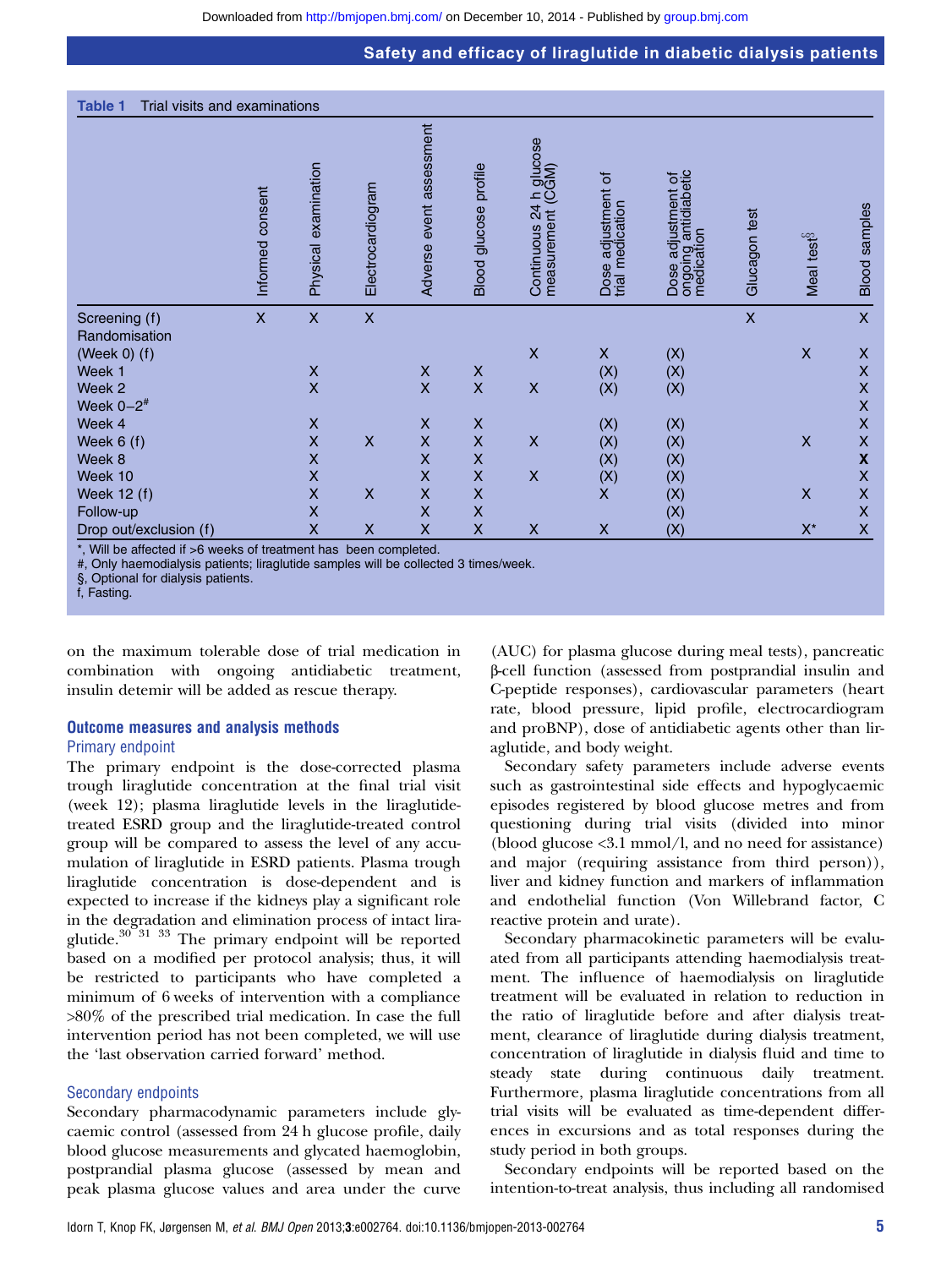| <b>Blood samples</b><br><b>Table 2</b>                                                                                                                                                                                                                                     |                                                                                                                                                                                                                        |
|----------------------------------------------------------------------------------------------------------------------------------------------------------------------------------------------------------------------------------------------------------------------------|------------------------------------------------------------------------------------------------------------------------------------------------------------------------------------------------------------------------|
| <b>Analysis</b>                                                                                                                                                                                                                                                            | <b>Sampling period</b>                                                                                                                                                                                                 |
| C-peptide<br>Insulin<br>Proinsulin                                                                                                                                                                                                                                         | Screening, randomisation,<br>week 6 and week 12<br>(multiple samples during<br>glucagon and meal tests)                                                                                                                |
| Calcitonin<br>proBNP<br><b>Von Willebrand Factor</b>                                                                                                                                                                                                                       | Screening, weeks 6 and 12                                                                                                                                                                                              |
| Glucose                                                                                                                                                                                                                                                                    | Screening, randomisation,<br>weeks 1, 2, 4, 6, 8, 10 and<br>12 and follow-up (multiple<br>samples during glucagon<br>and meal tests)                                                                                   |
| Alanine aminotransferase<br>Albumin<br>Bicarbonate<br>Calcium<br>C reactive protein<br>Creatine<br>Haemoglobin<br>Glycated haemoglobin<br>Parathyroid hormone<br>Phosphate<br><b>Platelets</b><br>Potassium<br>Sodium<br>Thyrotropin<br>Urate<br>Urea<br>White blood cells | Screening, weeks 1, 2, 4, 6,<br>8, 10 and 12 and follow-up                                                                                                                                                             |
| Liraglutide                                                                                                                                                                                                                                                                | Screening, randomisation,<br>weeks 1, 2, 4, 6, 8, 10 and 12<br>and follow-up (including three<br>times weekly between weeks<br>0 and 2 and hourly during a<br>dialysis session at week 2 in<br>haemodialysis patients) |
| GAD-65 and islet cell<br>auto-antibodies                                                                                                                                                                                                                                   | Screening                                                                                                                                                                                                              |
| Paracetamol                                                                                                                                                                                                                                                                | Randomisation, weeks 6 and<br>12 (multiple samples during<br>meal tests)                                                                                                                                               |
| Glucose-dependent<br>insulinotropic polypeptide<br>Glucagon-like peptide-1<br>Glucagon                                                                                                                                                                                     | Screening, randomisation,<br>weeks 1, 2, 4, 6, 8, 10 and<br>12 and follow-up                                                                                                                                           |

participants. Missing data will not be imputed, and therefore, in case of incomplete cases, the sample size will differ between the secondary endpoints with a minimum of 10 participants in each treatment arm.

### Sample size

The number of participants in each group has been chosen based on a power calculation on the primary endpoint. On the basis of previous trials with liraglutide,

the trough value is estimated to be 20 000 pmol/l during steady state and the SD is estimated to be 8000 pmol/l in participants with normal kidney function.35 36 With 10 patients with normal kidney function and 10 dialysis patients treated with liraglutide, it will be possible to show a difference of 10 600 pmol/l, corresponding to 53% of the steady state trough level, using a significance level of 5% ( $\alpha$ =0.05) and a power of 80% (1−β=0.80). Further power will be gained by analysing data from all visits using a linear mixed model.

### Data analysis

To address our primary objective, we shall use a linear mixed model which will elucidate differences in concentrations of plasma liraglutide. We will use group, trial visit day and dose administered since the last trial visit as explanatory variables and apply a model with interaction between the group and trial visit day to model two different trajectories. The primary endpoint will be calculated as the difference between the estimated, dose-corrected plasma trough liraglutide concentrations in the two groups treated with liraglutide, at the final trial visit (week 12). Furthermore, differences at each trial visit will be estimated along with the 95% confidence limits to assess excursions, and data will be evaluated as total responses during the study period using AUC (calculated by the trapezoidal rule) for the estimated and dose-corrected plasma liraglutide (secondary endpoints).

Secondary endpoint data will be compared between the two arms in the ESRD group (active vs placebo) and between the two active liraglutide groups (type 2 diabetes with ESRD vs type 2 diabetes with normal kidney function). Distribution of data will be assessed using a graphical evaluation of residuals from the linear mixed model and Kolmogorov-Smirnov tests. Homogeneity of variance will be assessed using Levene's test. Normally distributed data will be evaluated using parametric testing and for data that do not follow a normal distribution or that exhibit unequal variances, non-parametric testing will be preferred. The  $\chi^2$  or Fisher's exact tests will be used for group comparisons between categorical data. All tests will be two-tailed and p values less than 0.05 will be considered significant. When interpreting multiple comparisons of the two groups, for example, for data compared at each visit, the Benjamini-Hochhberg procedure will be used to control the type I error rate.

### ETHICS AND DISSEMINATION

This investigator-initiated trial has the potential to evaluate safety parameters of vital importance, before further and more extensive testing of efficacy and long-term safety and before potential addition of the GLP-1 receptor agonist liraglutide to the limited armamentarium of antidiabetic drugs used to treat type 2 diabetes in ESRD patients. The limited knowledge available does not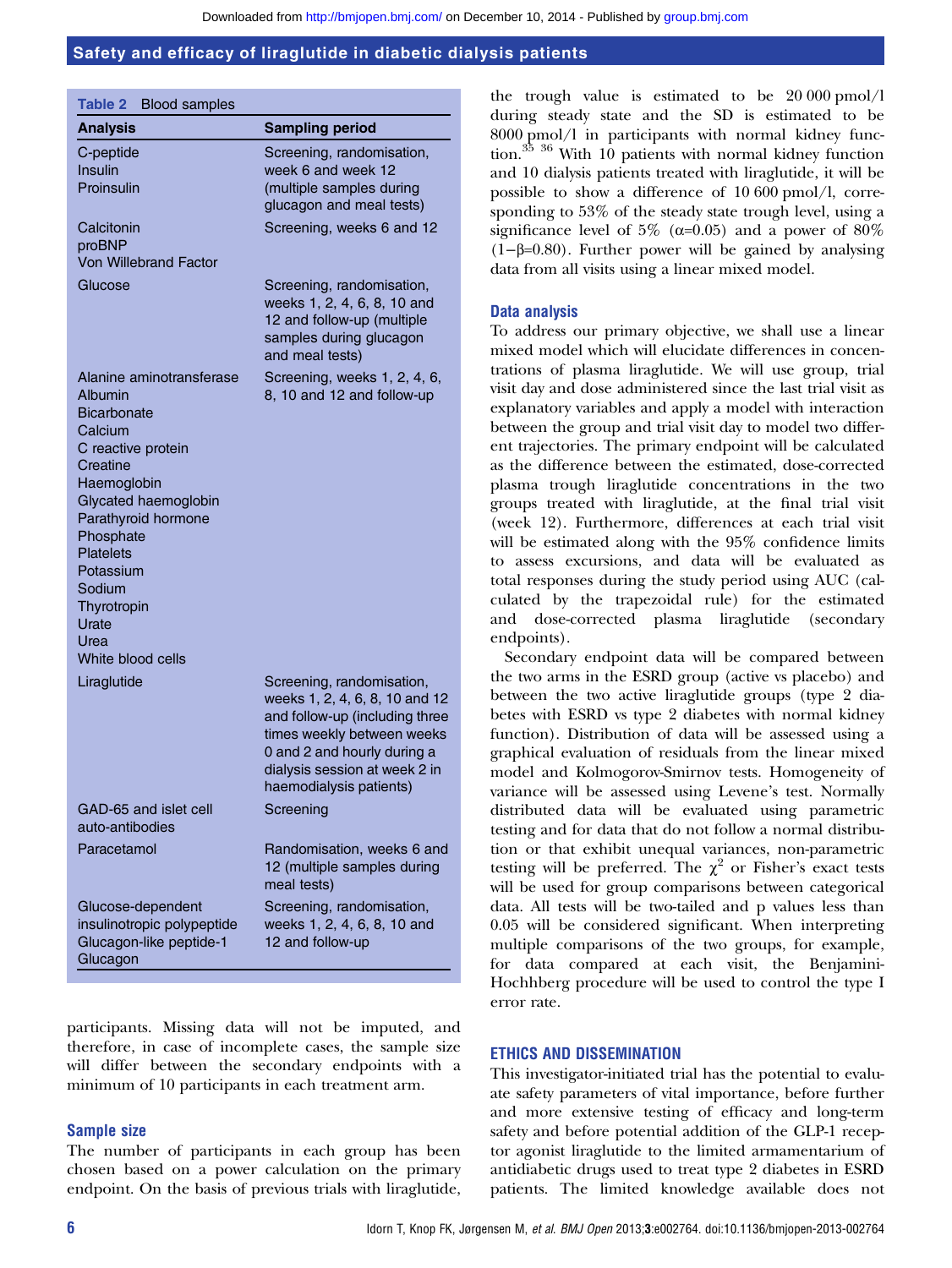suggest renal involvement in the elimination and degradation of liraglutide. A positive outcome for the primary endpoint of the trial, that is, no significant accumulation of liraglutide in ESRD patients during continuous treatment, may pave the way for the use of liraglutide in the treatment of type 2 diabetes in ESRD patients and thus potentially increase their chances of obtaining good glycaemic control. This will, however, require larger trials including ESRD patients with a wider spectrum of antidiabetic treatment regimens and comorbidities and longer intervention periods, thereby being able to test hard clinical outcomes. A negative result, that is, a significant accumulation of liraglutide in ESRD patients, will also be of clinical and scientific interest, since it will indicate renal involvement in the clearance of liraglutide, which is contradictory to current knowledge.<sup>25 30 31 33 34</sup> The potential side effects and risks will be minimised by close monitoring of glycaemic control, individual dose adjustments of both trial medication and ongoing antidiabetic medication and frequent study visits. The individual dose adjustment of trial medication and ongoing antidiabetic treatment will ensure that randomisation to the two placebo groups will not cause deterioration of glycaemic control during intervention. The potential disadvantages, including expense of time, potential adverse events and discomfort related to fasting, are expected to be overshadowed by the knowledge and possible clinical importance that the trial outcome will produce. The results of the study will be presented at national and international scientific meetings, and manuscripts will be written in accordance with the CONSORT 2010 Statement<sup>37</sup> and submitted to peer-reviewed journals.

#### Author affiliations

<sup>1</sup>Department of Nephrology, Rigshospitalet, University of Copenhagen, Copenhagen, Denmark

<sup>2</sup>Diabetes Research Division, Department of Internal Medicine, Gentofte Hospital, University of Copenhagen, Hellerup, Denmark

 ${}^{3}$ Department of Biomedical Sciences, Faculty of Health Sciences, The NNF Center for Basic Metabolic Research, University of Copenhagen, Copenhagen, Denmark

4 Department of Endocrinology, Rigshospitalet, University of Copenhagen, Copenhagen, Denmark

5 Department of Internal Medicine, Hillerød Hospital, Hillerød, Denmark 6 Department of Biostatistics, Institute of Public Health, University of Copenhagen, Copenhagen, Denmark

Contributors TI, FKK, TJ, JJH, MH and BFR conceived and designed the study. BFR sponsored the trial. TI was the coordinating investigator and principal investigator at the Department of Nephrology, Rigshospitalet. TJ was the principal investigator at the Department of Endocrinology, Rigshospitalet. PMH was the principal investigator at the Department of Internal Medicine, Hillerød Hospital. MJ and MR were the sub-investigators. KBC contributed to statistical consultancy and drafted the statistical part of the manuscript. TI, FKK and BFR drafted the remaining part of the manuscript. All authors have read and approved the final version of the manuscript.

Funding The study is supported by an unrestricted grant from Novo Nordisk A/S.

Competing interests TI has received research support from Novo Nordisk. FKK has received lecture fees from AstraZeneca, Boehringer Ingelheim Pharmaceuticals, Bristol-Myers Squibb, Eli Lilly and Company, Gilead Sciences, Merck Sharp & Dohme, Novo Nordisk, Ono Pharmaceuticals,

Sanofi, and Zealand Pharma. He is a member of the Advisory Boards of Eli Lilly, Bristol-Myers Squibb/AstraZeneca and Zealand Pharma, and has consulted for AstraZeneca, Gilead Sciences, Ono Pharmaceuticals and Zealand Pharma. TJ holds shares in Novo Nordisk. JJH has consulted for Merck Sharp and Dome, Novo Nordisk and Roche. BFR has received research support and lecture fees from Novo Nordisk. MJ, MR, PMH, KBC and MH have no conflicts of interest.

Ethics approval The study has been approved by the Danish Medicines Agency (EudraCT number: 2010-021922-36), the Scientific-Ethical Committee of the Capital Region of Denmark (H-3-2011-032) and the Danish Data Protection Agency (2007-58-0015). The study is registered at ClinicalTrials. gov (NCT01394341) and will be carried out under the surveillance and guidance of the GCP unit at Copenhagen University Hospital in compliance with the ICH-GCP guidelines. The study was launched in September 2011 and will be conducted in accordance with the Helsinki Declaration.

Provenance and peer review Not commissioned; externally peer reviewed.

### **REFERENCES**

- 1. U S Renal Data System, USRDS 2011 Annual data report: atlas of chronic kidney disease and end-stage renal disease in the United States, National Institutes of Health, National Institute of Diabetes and Digestive and Kidney Diseases, Bethesda, MD, 2011.
- 2. The Danish Society of Nephrology, Annual Data Report 2011. 3. Abe M, Okada K, Soma M. Antidiabetic agents in patients with chronic kidney disease and end-stage renal disease on dialysis:
- metabolism and clinical practice. Curr Drug Metab 2011;12:57–69. 4. Rocco MV, Berns JS. KDOQI clinical practice guideline for diabetes
- and CKD: 2012 Update. Am J Kidney Dis 2012;60:850–86. 5. Graefe-Mody U, Friedrich C, Port A, et al. Effect of renal impairment on the pharmacokinetics of the dipeptidyl peptidase-4 inhibitor linagliptin(\*). Diabetes Obes Metab 2011;13:939–46.
- 6. Boulton DW, Li L, Frevert EU, et al. Influence of renal or hepatic impairment on the pharmacokinetics of saxagliptin. Clin Pharmacokinet 2011;50:253–65.
- 7. Arjona Ferreira JC, Corry D, Mogensen CE, et al. Efficacy and safety of sitagliptin in patients with type 2 diabetes and ESRD receiving dialysis: a 54-week randomized trial. Am J Kidney Dis 2013;61:579–81.
- 8. Kothny W, Shao Q, Groop PH, et al. One-year safety, tolerability and efficacy of vildagliptin in patients with type 2 diabetes and moderate or severe renal impairment. Diabetes Obes Metab 2012;14:1032–9.
- 9. Sorensen VR, Mathiesen ER, Heaf J, et al. Improved survival rate in patients with diabetes and end-stage renal disease in Denmark. Diabetologia 2007;50:922–9.
- 10. London GM. Cardiovascular disease in chronic renal failure: pathophysiologic aspects. Semin Dial 2003;16:85–94.
- 11. Fellstrom BC, Jardine AG, Schmieder RE, et al. Rosuvastatin and cardiovascular events in patients undergoing hemodialysis. N Engl J Med 2009;360:1395–407.
- 12. Heerspink HJ, Ninomiya T, Zoungas S, et al. Effect of lowering blood pressure on cardiovascular events and mortality in patients on dialysis: a systematic review and meta-analysis of randomised controlled trials. Lancet 2009;373:1009–15.
- 13. Wanner C, Krane V, Marz W, et al. Atorvastatin in patients with type 2 diabetes mellitus undergoing hemodialysis. N Engl J Med 2005;353:238–48.
- 14. Baigent C, Landray MJ, Reith C, et al. The effects of lowering LDL cholesterol with simvastatin plus ezetimibe in patients with chronic kidney disease (Study of Heart and Renal Protection): a randomised placebo-controlled trial. Lancet 2011;377:2181–92.
- 15. Hayashino Y, Fukuhara S, Akiba T, et al. Diabetes, glycaemic control and mortality risk in patients on haemodialysis: the Japan dialysis outcomes and practice pattern study. Diabetologia 2007;50:1170–7.
- 16. Oomichi T, Emoto M, Tabata T, et al. Impact of glycemic control on survival of diabetic patients on chronic regular hemodialysis: a 7-year observational study. Diabetes Care 2006;29:1496–500.
- 17. Yoo DE, Park JT, Oh HJ, et al. Good glycemic control is associated with better survival in diabetic patients on peritoneal dialysis: a prospective observational study. PLoS ONE 2012;7:e30072.
- 18. Sisson EM. Liraglutide: clinical pharmacology and considerations for therapy. Pharmacotherapy 2011;31:896–911.
- 19. Bode B. Liraglutide: a review of the first once-daily GLP-1 receptor agonist. Am J Manag Care 2011;17:S59–70.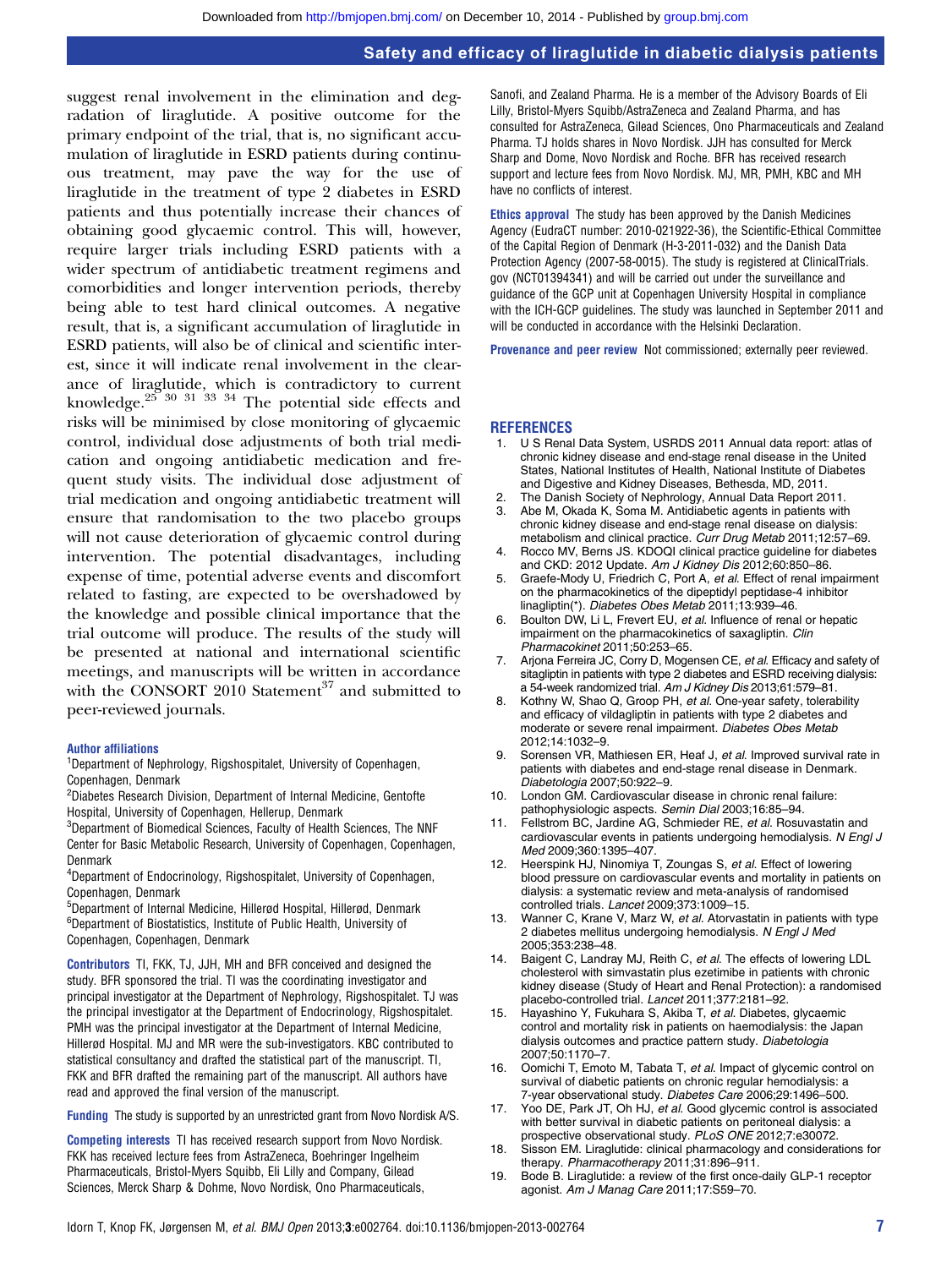- 20. Neumiller JJ, Campbell RK, Liraglutide: a once-daily incretin mimetic for the treatment of type 2 diabetes mellitus. Ann Pharmacother 2009;43:1433–44.
- 21. Buse JB, Rosenstock J, Sesti G, et al. Liraglutide once a day versus exenatide twice a day for type 2 diabetes: a 26-week randomised, parallel-group, multinational, open-label trial (LEAD-6). Lancet 2009;374:39–47.
- 22. Klonoff DC, Buse JB, Nielsen LL, et al. Exenatide effects on diabetes, obesity, cardiovascular risk factors and hepatic biomarkers in patients with type 2 diabetes treated for at least 3 years. Curr Med Res Opin 2008;24:275–86.
- 23. European Medicines Agency. Summary of opinion (initial authorisation). [http://www.ema.europa.eu/docs/en\\_GB/](http://www.ema.europa.eu/docs/en_GB/document_library/Summary_of_opinion_-_Initial_authorisation/human/002445/WC500134872.pdf) [document\\_library/Summary\\_of\\_opinion\\_-\\_Initial\\_authorisation/](http://www.ema.europa.eu/docs/en_GB/document_library/Summary_of_opinion_-_Initial_authorisation/human/002445/WC500134872.pdf) [human/002445/WC500134872.pdf](http://www.ema.europa.eu/docs/en_GB/document_library/Summary_of_opinion_-_Initial_authorisation/human/002445/WC500134872.pdf) (accessed 8 Feb 2013).
- 24. European Medicines Agency. Annex I, Summary of product characteristics. [http://www.ema.europa.eu/docs/en\\_GB/](http://www.ema.europa.eu/docs/en_GB/document_library/EPAR_-_Product_Information/human/000698/WC500051845.pdf) [document\\_library/EPAR\\_-\\_Product\\_Information/human/000698/](http://www.ema.europa.eu/docs/en_GB/document_library/EPAR_-_Product_Information/human/000698/WC500051845.pdf) [WC500051845.pdf](http://www.ema.europa.eu/docs/en_GB/document_library/EPAR_-_Product_Information/human/000698/WC500051845.pdf) (accessed 8 Feb 2013).
- 25. European Medicines Agency. Annex I, Summary of product characteristics. [http://www.ema.europa.eu/docs/en\\_GB/](http://www.ema.europa.eu/docs/en_GB/document_library/EPAR_-_Product_Information/human/001026/WC500050017.pdf) [document\\_library/EPAR\\_-\\_Product\\_Information/human/001026/](http://www.ema.europa.eu/docs/en_GB/document_library/EPAR_-_Product_Information/human/001026/WC500050017.pdf) [WC500050017.pdf](http://www.ema.europa.eu/docs/en_GB/document_library/EPAR_-_Product_Information/human/001026/WC500050017.pdf) (accessed 30 Aug 2012).
- 26. Linnebjerg H, Kothare PA, Park S, et al. Effect of renal impairment on the pharmacokinetics of exenatide. Br J Clin Pharmacol 2007;64:317–27.
- 27. Liu Y-H, Ruus P. Pharmacokinetics and safety of the GLP-1 agonist AVE0010 in patients with renal impairment (Abstract). Diabetes 2009;59(Suppl 1):A149–50.
- 28. Christensen M, Knop FK, Vilsboll T, et al. Lixisenatide for type 2 diabetes mellitus. Expert Opin Investig Drugs 2011;20:549–57.
- 29. Neumiller JJ. Differential chemistry (structure), mechanism of action, and pharmacology of GLP-1 receptor agonists and DPP-4 inhibitors. J Am Pharm Assoc (2003) 2009;49(Suppl 1):S16–29.
- 30. Agerso H, Jensen LB, Elbrond B, et al. The pharmacokinetics, pharmacodynamics, safety and tolerability of NN2211, a new long-acting GLP-1 derivative, in healthy men. Diabetologia 2002;45:195–202.
- 31. Malm-Erjefalt M, Bjornsdottir I, Vanggaard J, et al. Metabolism and excretion of the once-daily human glucagon-like peptide-1 analog liraglutide in healthy male subjects and its in vitro degradation by dipeptidyl peptidase IV and neutral endopeptidase. Drug Metab Dispos 2010;38:1944–53.
- 32. Davidson JA, Brett J, Falahati A, et al. Mild renal impairment and the efficacy and safety of liraglutide. Endocr Pract 2011;17:345–55.
- 33. Jacobsen LV, Hindsberger C, Robson R, et al. Effect of renal impairment on the pharmacokinetics of the GLP-1 analogue liraglutide. Br J Clin Pharmacol 2009;68:898–905.
- 34. U.S. Food and Drug Administration. [http://www.accessdata.fda.](http://www.accessdata.fda.gov/drugsatfda_docs/label/2010/022341lbl.pdf) [gov/drugsatfda\\_docs/label/2010/022341lbl.pdf](http://www.accessdata.fda.gov/drugsatfda_docs/label/2010/022341lbl.pdf) (accessed 30 Aug 2012).
- 35. Chatterjee DJ, Khutoryansky N, Zdravkovic M, et al. Absence of QTc prolongation in a thorough QT study with subcutaneous liraglutide, a once-daily human GLP-1 analog for treatment of type 2 diabetes. J Clin Pharmacol 2009;49:1353–62.
- 36. Morrow L, Hompesch M, Guthrie H, et al. Co-administration of liraglutide with insulin detemir demonstrates additive pharmacodynamic effects with no pharmacokinetic interaction. Diabetes Obes Metab 2011;13:75–80.
- Schulz KF, Altman DG, Moher D. CONSORT 2010 statement: updated guidelines for reporting parallel group randomised trials. BMJ 2010;340:c332.
- 38. Riveline JP, Teynie J, Belmouaz S, et al. Glycaemic control in type 2 diabetic patients on chronic haemodialysis: use of a continuous glucose monitoring system. Nephrol Dial Transplant 2009;24:2866–71.